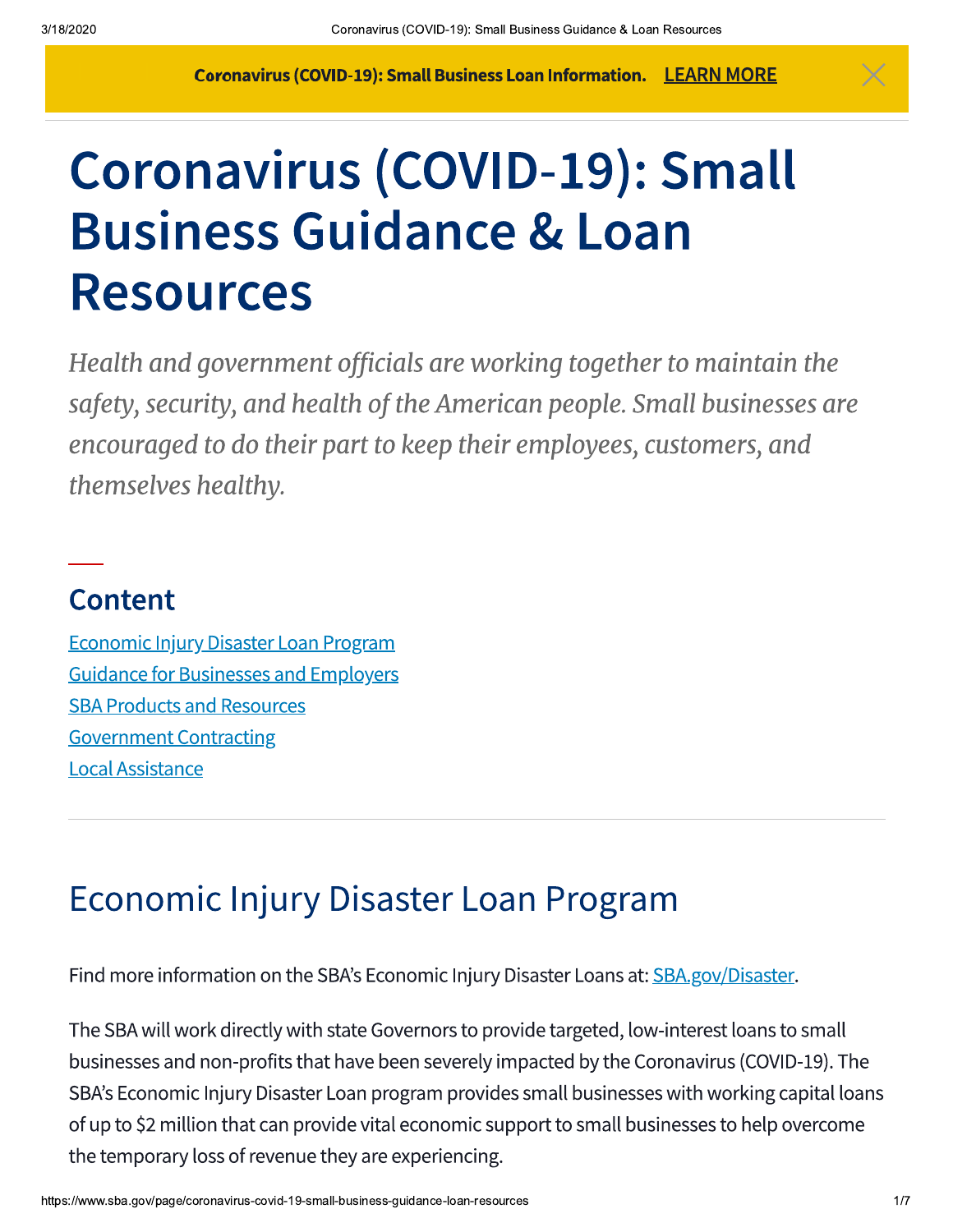#### The President's Coronavirus Guidelines for America - 15 Days to Slow the Spread

 $-$  . And the set of the set of the set of the set of the set of the set of the set of the set of the set of the set of the set of the set of the set of the set of the set of the set of the set of the set of the set of th

The Centers for Disease Control and Prevention (CDC) offers the most up-to-date information on COVID-19. This interim guidance is based on what is currently known about the coronavirus disease 2019 (COVID-19). For updates from CDC, please see the following:

- Interim Guidance for Businesses and Employers to Plan and Respond to Coronavirus Disease  $\circ$ 2019 (COVID-19)
- **Preventing Stigma Related to COVID-19**  $\circ$
- Share Facts about COVID-19  $\circ$
- CDC Coronavirus Disease 2019 (COVID-19) Web page  $\circ$
- Information on Coronavirus Disease 2019 (COVID-19) Prevention, Symptoms and FAQ  $\circ$

The following interim guidance may help prevent workplace exposures to acute respiratory illnesses, including COVID-19, in non-healthcare settings. The guidance also provides planning considerations if there are more widespread, community outbreaks of COVID-19.

To prevent stigma and discrimination in the workplace, use the guidance described below and on the CDC's Guidance for Businesses and Employers web page.

Below are recommended strategies for employers to use now. In-depth guidance is available on the CDC's Guidance for Businesses and Employers web page:

- Actively encourage sick employees to stay home  $\circ$
- Separate sick employees  $\circ$
- Emphasize staying home when sick, respiratory etiquette and hand hygiene by all employees  $\circ$
- Perform routine environmental cleaning  $\circ$
- $\circ$  Advise employees before traveling to take certain steps
- fo<br>sp<br>https://www.sba.gov/page for travelers go<br>spread of Cord<br>https://www.sba.gov/page/coronavirus-covid o Check the CDC's Traveler's Health Notices for the latest guidance and recommendations for each country to which you will travel. Specific travel information for travelers going to and returning from designated countries with risk of community spread of Coronavirus, and information for aircrew, can be found on the CDC website.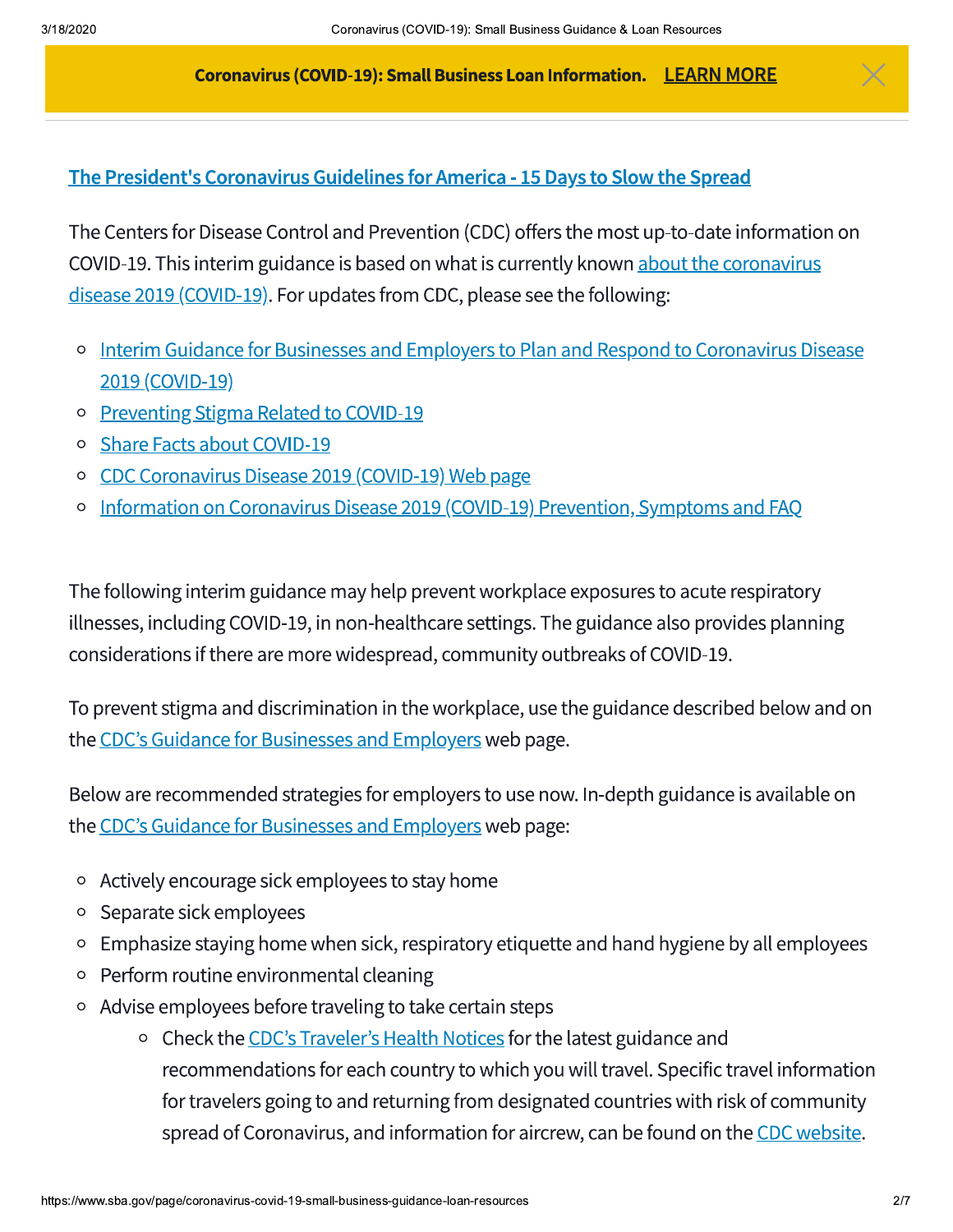- Employees who are well but who have a sick family member at nome with COVID-19  $\circ$ should notify their supervisor and refer to CDC guidance for how to conduct a risk assessment of their potential exposure.
- If an employee is confirmed to have COVID-19, employers should inform fellow employees of their possible exposure to COVID-19 in the workplace but maintain confidentiality as required by the Americans with Disabilities Act (ADA). Employees exposed to a co-worker with confirmed COVID-19 should refer to CDC guidance for how to conduct a risk assessment of their potential exposure.

Common Issues Small Businesses May Encounter:

- Capital Access Incidents can strain a small business's financial capacity to make payroll,  $\circ$ maintain inventory and respond to market fluctuations (both sudden drops and surges in demand). Businesses should prepare by exploring and testing their capital access options so they have what they need when they need it. See SBA's capital access resources.
- Workforce Capacity Incidents have just as much impact on your workers as they do your  $\circ$ clientele. It's critical to ensure they have the ability to fulfill their duties while protected.
- Inventory and Supply Chain Shortfalls While the possibility could be remote, it is a prudent  $\circ$ preparedness measure to ensure you have either adequate supplies of inventory for a sustained period and/or diversify your distributor sources in the event one supplier cannot meet an order request.
- **Facility Remediation/Clean-up Costs** Depending on the incident, there may be a need to enhance the protection of customers and staff by increasing the frequency and intensity by which your business conducts cleaning of surfaces frequently touched by occupants and visitors. Check your maintenance contracts and supplies of cleaning materials to ensure they can meet increases in demand.
- Insurance Coverage Issues Many businesses have business interruption insurance; Now is  $\circ$ the time to contact your insurance agent to review your policy to understand precisely what you are and are not covered for in the event of an extended incident.
- Changing Market Demand Depending on the incident, there may be access controls or  $\circ$ movement restrictions established which can impede your customers from reaching your business. Additionally, there may be public concerns about public exposure to an incident and they may decide *not to* go to your business out of concern of exposing themselves to greater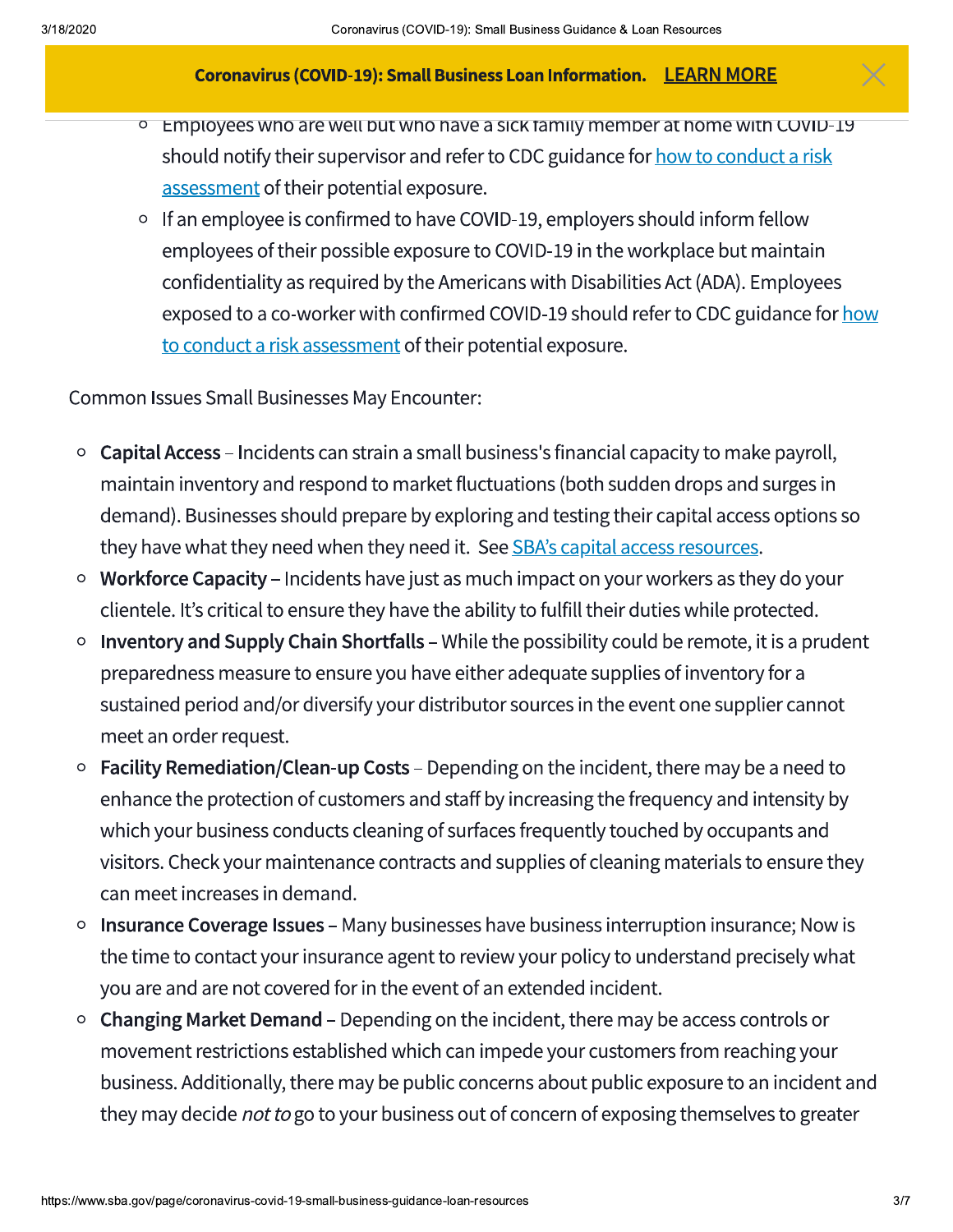- Marketing It's critical to communicate openly with your customers about the status of your  $\overline{O}$ operations, what protective measures you've implemented, and how they (as customers) will be protected when they visit your business. Promotions may also help incentivize customers who may be reluctant to patronize your business.
- $\circ$  Plan As a business, bring your staff together and prepare a plan for what you will do if the incident worsens or improves. It's also helpful to conduct a tabletop exercise to simulate potential scenarios and how your business management and staff might respond to the hypothetical scenario in the exercise. For examples of tabletop exercises, visit FEMA's website at: https://www.fema.gov/emergency-planning-exercises

# **SBA Products and Resources**

SBA is here to assist small businesses with accessing federal resources and navigating their own preparedness plans as described by the CDC's Guidance for Businesses and Employers.

SBA works with a number of local partners to counsel, mentor and train small businesses. The SBA has 68 District Offices, as well as support provided by its Resource Partners, such as SCORE offices, Women's Business Centers, Small Business Development Centers and Veterans Business Outreach Centers. When faced with a business need, use the **SBA's Local Assistance Directory** to locate the office nearest you.

### **Access to Capital**

SBA provides a number of loan resources for small businesses to utilize when operating their business. For more information on loans or how to connect with a lender, visit: https://www.sba.gov/funding-programs/loans.

How to get access to lending partners? SBA has developed **Lender Match**, a free online referral tool that connects small businesses with participating SBA-approved lenders within 48 hours.

 $\circ$  7(a) program offers loan amounts up to \$5,000,000 and is an all-inclusive loan program deployed by lending partners for eligible small businesses within the U.S. States and its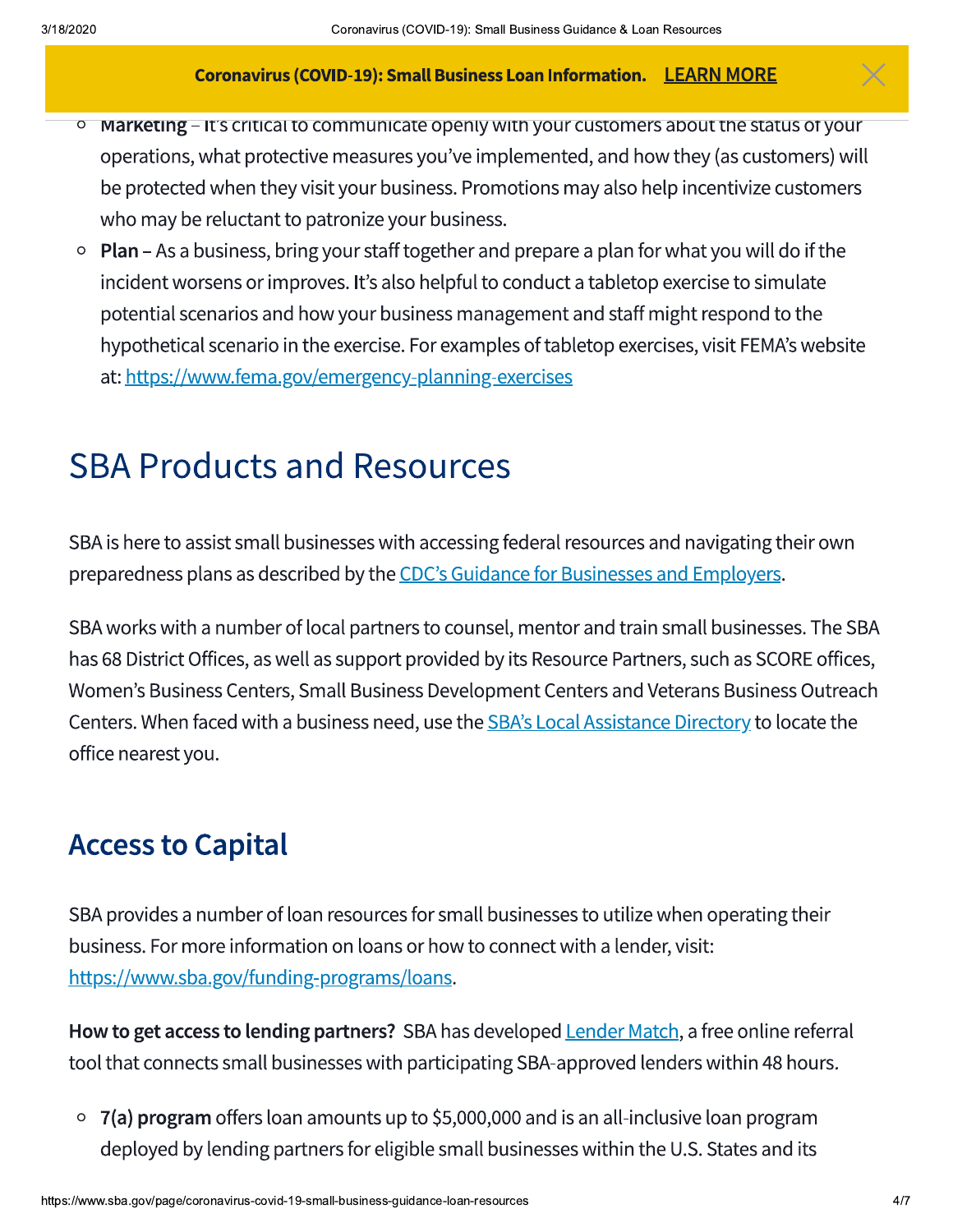improvements; refinancing debt for compelling reasons; seasonal line of credit; inventory; or starting a business.

- $\circ$  Express loan program provides loans up to \$350,000 for no more than 7 years with an option to revolve. There is a turnaround time of 36 hours for approval or denial of a completed application. The uses of proceeds are the same as the standard 7(a) loan.
- Community Advantage loan pilot program allows mission-based lenders to assist small  $\circ$ businesses in underserved markets with a maximum loan size of \$250,000. The uses of proceeds are the same as the standard 7(a) loan.
- 504 loan program is designed to foster economic development and job creation and/or  $\circ$ retention. The eligible use of proceeds is limited to the acquisition or eligible refinance of fixed assets.
- Microloan program involves making loans through nonprofit lending organizations to underserved markets. Authorized use of loan proceeds includes working capital, supplies, machinery & equipment, and fixtures (does not include real estate). The maximum loan amount is \$50,000 with the average loan size of \$14,000.

### **Exporting Assistance**

SBA provides export loans to help small businesses achieve sales through exports and can help these businesses respond to opportunities and challenges associated with trade, such as COVID-19. The loans are available to U.S. small businesses that export directly overseas, or those that export indirectly by selling to a customer that then exports their products.

- **Export Express** loan program allows access to capital quickly for businesses that need  $\circ$ financing up to \$500,000. Businesses can apply for a line of credit or term note prior to finalizing an export sale or while pursuing opportunities overseas, such as identifying a new overseas customer should an export sale be lost due to COVID-19.
- Export Working Capital program enables small businesses to fulfill export orders and finance  $\circ$ international sales by providing revolving lines of credit or transaction-based financing of up to \$5 million. Businesses could use a loan to obtain or retain overseas customers by offering attractive payment terms.
- International Trade loan program helps small businesses engaged in international trade to retool or expand to better compete and react to changing business conditions. It can also help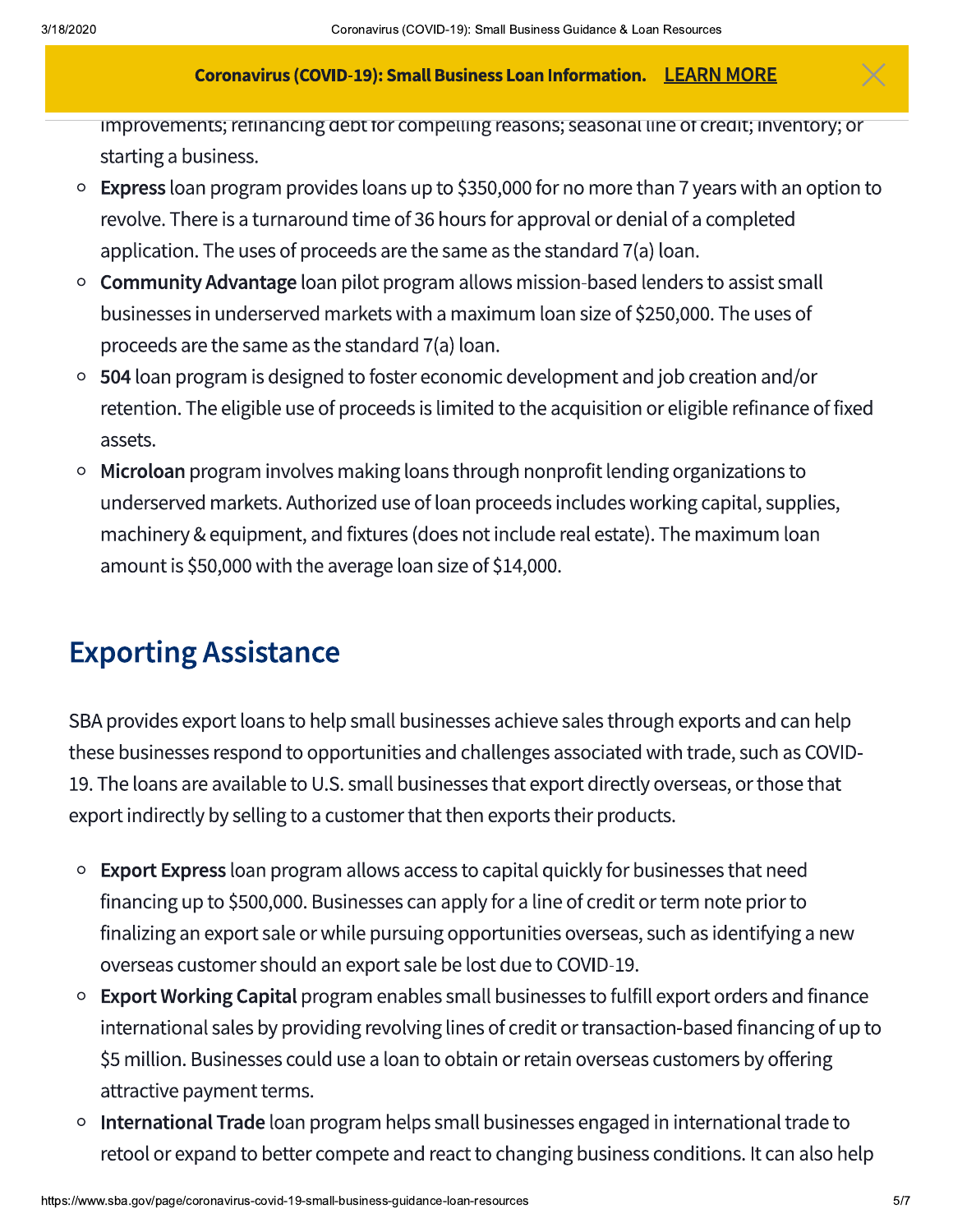# **Government Contracting**

SBA is focused on assisting with the continuity of operations for small business contracting programs and small businesses with federal contracts. For more information on federal contracting, visit https://www.sba.gov/federal-contracting/contracting-guide

#### More specifically:

- 8(a) Business Development program serves to help provide a level playing field for small  $\circ$ businesses owned by socially and economically disadvantaged people or entities, and the government limits competition for certain contracts to businesses that participate. The 8(a) program offer and acceptance process is available nationwide, and the SBA continues to work with federal agencies to ensure maximum practicable opportunity to small businesses. 8(a) program participants should stay in touch with their Business Opportunity Specialist (BOS).
- **HUBZone** program offers eligibility assistance every Thursday from 2:00-3:00 p.m. ET at 1-202- $\circ$ 765-1264; access code 63068189#. Members of the HUBZone team answer questions to help firms navigate the certification process. For specific questions regarding an application, please contact the HUBZone Help Desk at hubzone@sba.gov.
- Women-owned Small Business firms who have questions, please visit  $\circ$ www.sba.gov/wosbready or write to wosb@sba.gov.

If a situation occurs that will prevent small businesses with government contracts from successfully performing their contract, they should reach out to their contracting officer and seek to obtain extensions before they receive cure notices or threats of termination. The SBA's Procurement Center Representatives can assist affected small businesses to engage with their contracting officer. Use the **Procurement Center Representative Directory** to connect with the representative nearest you.

# **Local Assistance**